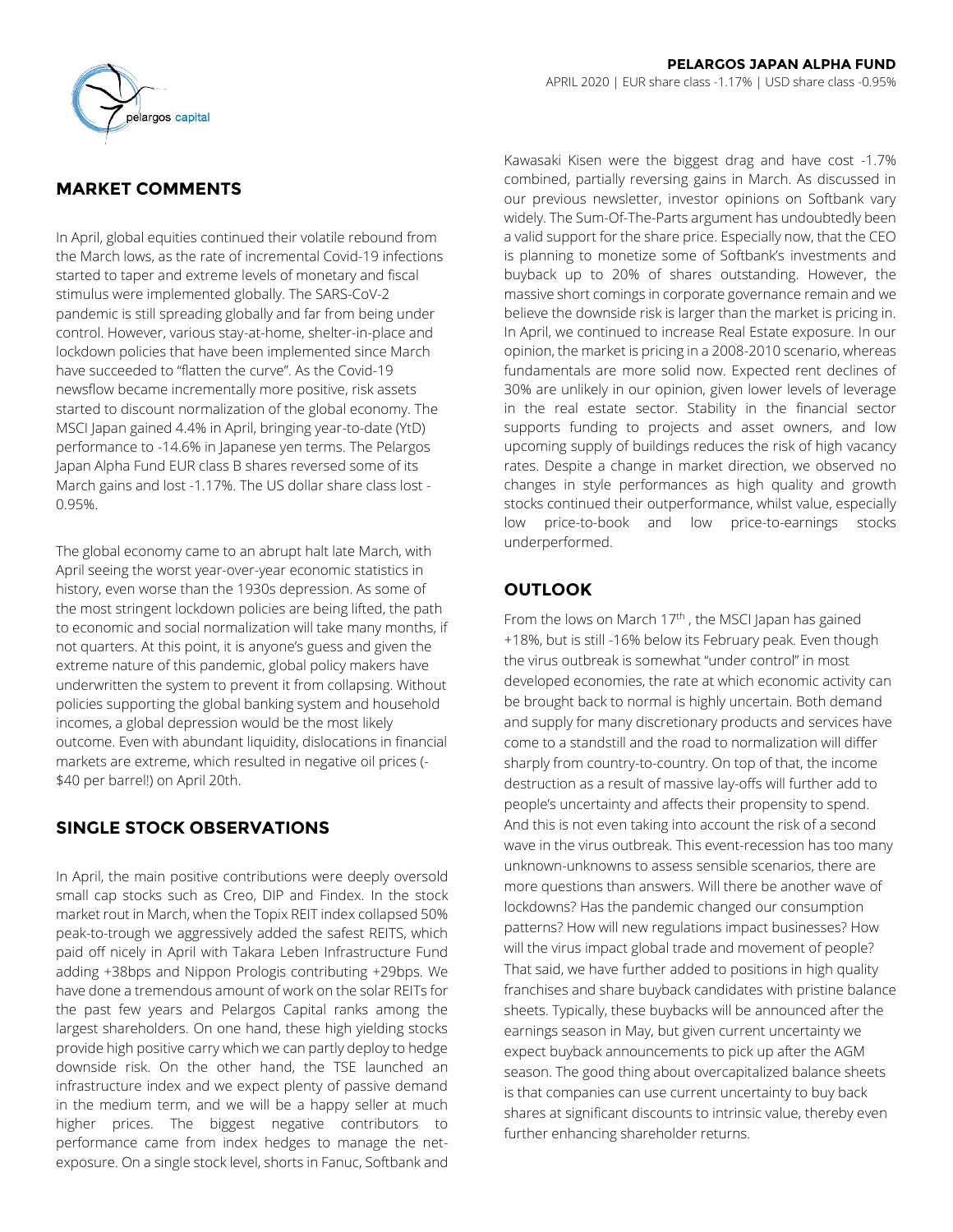

### **PELARGOS JAPAN ALPHA FUND**

APRIL 2020 | EUR share class -1.17% | USD share class -0.95%

## **FUND CHARTS AND FACTS**



### **TOP 5 GROSS POSITIONS**

| TAKARA LEBEN INFRASTRUCTURE  | Volatility (ex-ante; 3 months daily data) |
|------------------------------|-------------------------------------------|
| HEIWA REAL ESTATE CO LTD     | Beta (ex-ante)                            |
| CANADIAN SOLAR INFRASTRUCTUR | Sharpe Ratio                              |
| KENEDIX OFFICE INVESTMENT CO | Sortino Ratio                             |
| NOMURA REAL ESTATE HOLDINGS  | <b>Sterling Ratio</b>                     |

### **TOP 5 MOVERS**

|                             |       | Max Drawdown (monthly)               |      |      | $-21.6%$      |                 |
|-----------------------------|-------|--------------------------------------|------|------|---------------|-----------------|
| <b>TOP 5 MOVERS</b>         |       | Annualized Return                    |      | 3.6% |               |                 |
| CREO CO LTD                 | 0.46% |                                      |      |      |               |                 |
| TAKARA LEBEN INFRASTRUCTURE | 0.38% | <b>SECTOR EXPOSURES (IN PERCENT)</b> |      |      |               |                 |
| <b>FINDEX INC</b>           | 0.32% |                                      | suo- |      |               | Gross           |
| DIP CORP                    | 0.32% |                                      |      | Shor | $\frac{1}{2}$ |                 |
| NIPPON PROLOGIS REIT INC    | 0.29% | <b>Consumer Discretionary</b>        | 5.   | $-5$ |               | 10 <sup>1</sup> |
|                             |       | Consumer Staples                     |      | -3   | $-1$          |                 |
|                             |       |                                      |      |      |               |                 |

### **TOP 5 SHAKERS**

| <b>FANUC CORP</b>          | $-0.64\%$ | <b>Financials</b>      |                       | $\overline{2}$ |
|----------------------------|-----------|------------------------|-----------------------|----------------|
| SOFTBANK GROUP CORP        | $-0.58\%$ | Health Care            |                       | 66             |
| KAWASAKI KISEN KAISHA I TD | $-0.37%$  | Industrials            | 38 -10 28 48          |                |
| TORIDOLL HOLDINGS CORP     | -0.26%    | Information Technology | $16 \t 0 \t 16 \t 16$ |                |
| ZENSHO HOLDINGS CO LTD     | $-0.24%$  | <b>Materials</b>       |                       |                |

|                                                          | 11511''         | $FIR^{\prime\prime}$ | % Return long dook  |
|----------------------------------------------------------|-----------------|----------------------|---------------------|
| Month to date performance                                | $-0.95%$        | $-1.17%$             | % Return short book |
| Year to date performance                                 | $-1.65%$        | $-2.17%$             | # Long stocks       |
| Inception to date performance                            | 4.61%           | 51.51%               | # Short stocks      |
| *based on share class B EUR, ^based on share class C USD | % Long stocks 1 |                      |                     |

### **FUND FACTS\***

| Fund size in mln FUR | 125.10 | Turnover as % NAV |
|----------------------|--------|-------------------|
| Fund size in mln USD | 137.05 |                   |
| Firm size in mln FUR | 12510  | 250%<br>200%      |
| Firm size in mln USD | 13705  | 150%              |

### **RISK STATISTICS**

| Net Exposure                              | 39%      |
|-------------------------------------------|----------|
| Gross Exposure                            | 201%     |
| Volatility (ex-ante; 3 months daily data) | 13%      |
| Beta (ex-ante)                            | 0.11     |
| Sharpe Ratio                              | 0.51     |
| Sortino Ratio                             | 0.81     |
| <b>Sterling Ratio</b>                     | 0.17     |
| Max Drawdown (monthly)                    | $-21.6%$ |
| Annualized Return                         | 3.6%     |

### **SECTOR EXPOSURES (IN PERCENT)**

| 0.32%    |                               |                |           |                | Gross           |
|----------|-------------------------------|----------------|-----------|----------------|-----------------|
| 0.32%    |                               |                |           |                |                 |
| 0.29%    | Consumer Discretionary        | 5              | $-5$      |                | 10              |
|          | Consumer Staples              |                | $-3$      | $-1$           | $\overline{4}$  |
|          | Energy                        | $\overline{4}$ | $\Omega$  | $\overline{4}$ | $\overline{4}$  |
| $-0.64%$ | Financials                    |                | $\Omega$  | $\mathcal{P}$  | $\overline{2}$  |
| $-0.58%$ | Health Care                   | 6              | $\Omega$  | 6              | 6               |
| $-0.37%$ | Industrials                   | 38             | $-10$     | 28             | 48              |
| $-0.26%$ | Information Technology        | 16             | $\bigcap$ | 16             | 16              |
| $-0.24%$ | Materials                     |                | $\Omega$  |                |                 |
|          | Real Estate                   | 26             | $-3$      | 23             | 29              |
|          | <b>Communication Services</b> |                | $-2$      | $-1$           | 4               |
|          | Utilities                     |                | $\Omega$  | 5              | $5\overline{)}$ |
|          |                               |                | Long      | Short          | Net             |

# **FUND PERFORMANCE\* GENERAL STATISTICS**

|          |                      | <b>GENERAL STATISTICS</b>        |            |
|----------|----------------------|----------------------------------|------------|
| USD^     | $EUR*$               | % Return long book               | 4.71%      |
| $-0.95%$ | $-1.17%$             | % Return short book              | 11.98%     |
| $-1.65%$ | $-2.17%$             | # Long stocks                    | 59         |
| 4.61%    | 51.51%               | # Short stocks                   | 14         |
|          | on share class C USD | % Long stocks 1                  | 80%        |
|          |                      | % Short stocks L                 | 14%        |
|          |                      | # Up days / Down days            | 9/11       |
|          | 125.10               | Turnover as % NAV                | 82%        |
|          | 137.05               |                                  |            |
|          | 125.10               | 250%<br>200%                     | 80%        |
|          | 137.05               | 150%                             | 60%        |
|          |                      | 100%                             | 40%<br>20% |
|          |                      | 50%                              | 0%         |
|          | 39%                  | 0%                               | $-20%$     |
|          | 201%                 | $-50%$<br>$-100%$                | $-40%$     |
| ata)     | 13%                  | $-150%$                          | $-60%$     |
|          | 0.11                 |                                  |            |
|          | 0.51                 | 4m211 211 212 212 212 212 212 22 |            |
|          | 0.01                 |                                  |            |

Long Exposure **Short Exposure** Gross Exposure - Net Exposure